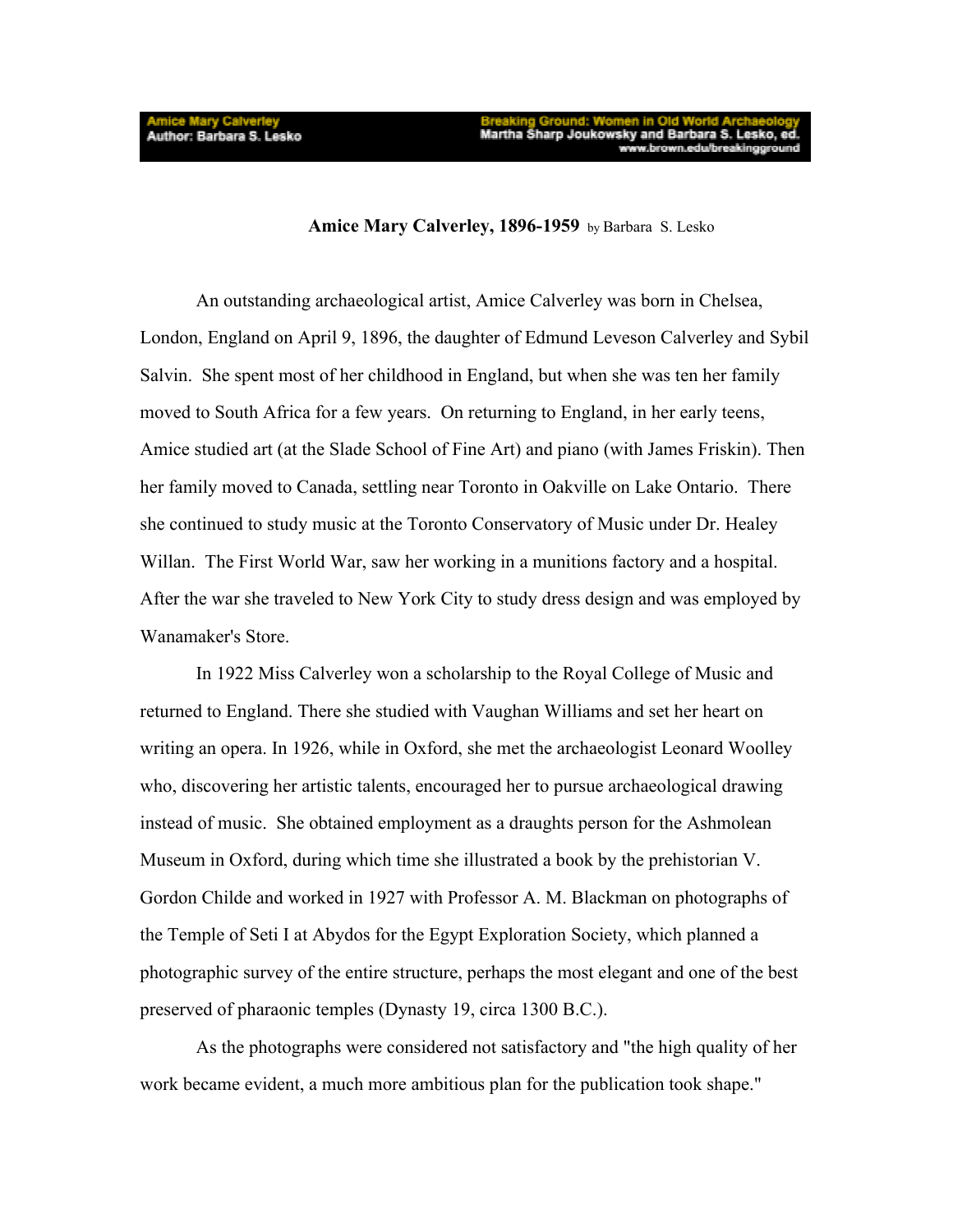Under the direction of the Egyptologist Alan H. Gardiner, Calverley was hired by the Egypt Exploration Society in 1927 to begin work copying by hand the scenes in the huge temple. Thus in January of 1928 she was sent to Abydos to collate drawings (line-plates on the basis of photographs) as well as to supplement the photography by her own drawing. She exhibited "high standards of draughtsmanship" in rendering the sculpture, so the project progressed. Calverley returned to Egypt in the winter of '28/'29 to draw and photograph single-handed. Surely a lesser person would have not accepted such a challenge or would have soon become discouraged by the demands of the task ahead, for the temple of Seti I is immense and well preserved and is located in a relatively remote area. Indeed, Amice Calverley needed to invent new methods to meet the demands of the work in the temple and in running the camp.

Fortunately during this second season of work, the visit of Mr. John D. Rockefeller, Jr. (touring Egypt with his wife and his son David) in the company of Professor James H. Breasted of the University of Chicago led to that munificence which completely transformed the enterprise. "Deeply inspired by the beauty of the painted reliefs as well as by the excellence of Miss Calverley's results in reproducing them, Mr. Rockefeller evinced the desire to see included in our volumes as many coloured plates as possible and made it evident that under stated conditions he would be ready to finance the undertaking." The lavish publication which evolved was a joint Egypt Exploration Society and Oriental Institute project. Calverley remained its director. Now ensconced more securely, she received the services of Miss Myrtle F. Broome (q.v.) "whose artistic skill is not inferior even to that of Miss Calverley," and hence two women bore practically the entire effort of the work at the Seti temple. Later Breasted would write: "It is difficult to say too much in praise of the magnificent work which Miss Calverley and her associate Miss Myrtle F.Broome, are doing at Abydos. No better draftsmanship has ever been available in the service of archeology, and in examining plates of the coming publication the writer has been so impressed with the fidelity and the beauty of the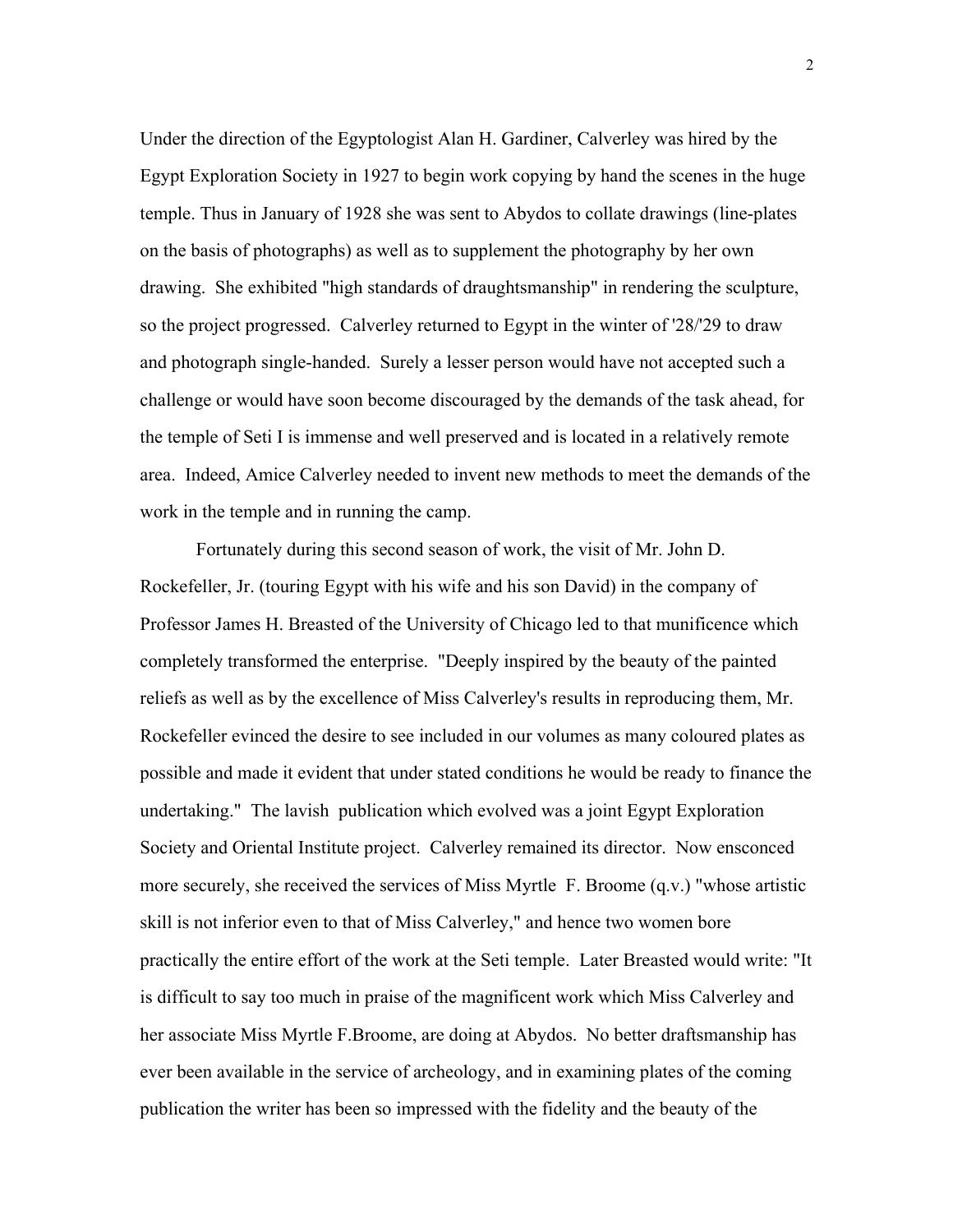drawing that he finds the question may be fairly raised whether any drawing as good as this has ever before been done in Egypt." Sir Alan Gardiner wrote in the Preface to volume II of the four volume Abydos publication: "the collaborators found many linguistic errors made by the ancient scribes, or by the craftsmen who executed their inscriptions, but scarcely one among the thousands of hieroglyphs which could be attributed to Miss Calverley's copying." In his memoirs written for private circulation Gardiner went still further in his praise: "It is impossible to exaggerate the ability of these two ladies, an ability as great as that of Nina Davies (q.v.) at Thebes."

A Canadian Egyptologist, Winifred Needler (q.v.) joined the team at Abydos during a ten-month leave from her position at the Royal Ontario Museum for the 1947-48 season to copy inscriptions and this was the beginning of a deep friendship between the two women. The expedition also had the services of a talented woman photographer from Vienna and the eminent Egyptologists De Buck, Gardiner, and Junker, all of whom collated for Miss Calverley. Breasted also wrote of the expedition that it was based "in a community usually regarded as turbulent and not wholly safe. The courage and selfsacrifice which the young women of this expedition have shown are beyond all praise. They are to be congratulated on what they have accomplished, and they should receive every encouragement to continue until the task of salvaging the superb works of art in the temple of Seti I at Abydos is complete."

The Abydos epigraphers were plagued by all sorts of difficulties including typhoid. On the other hand, Calverley came to know and love the surrounding country and its people and she became quite close to her neighbors. As she lived at Abydos for many years (the longest place she ever lived in her life) she depended on her five Egyptian male servants and her Syrian lady housekeeper, who led her to have friendly relations with her neighbors, both the villagers and the official class. The Abydos expedition's hospitality became famous. Several times a week, "after about nine hours' work in the temple, Miss Calverley conducted a clinic for the people of the village, who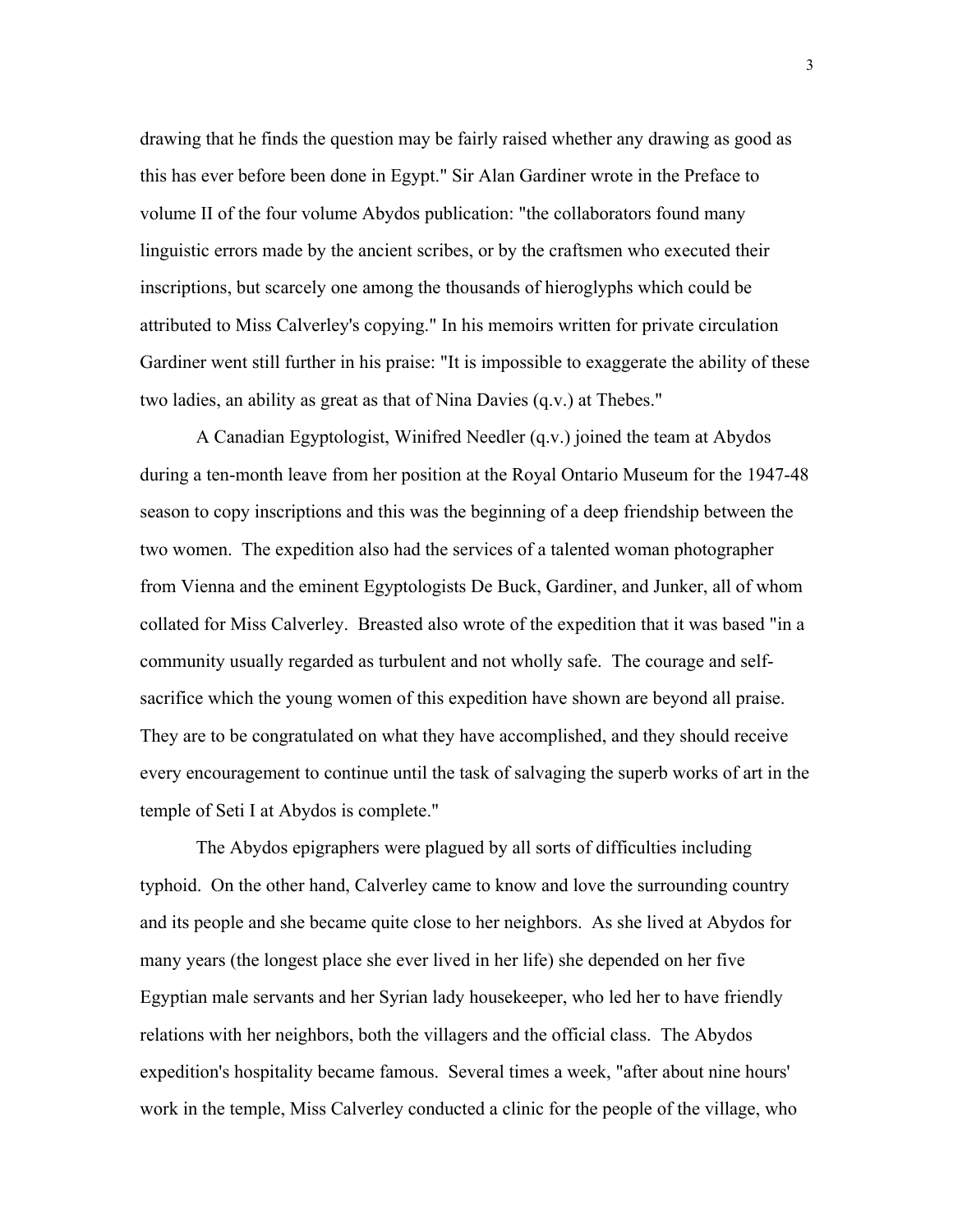came to receive sulfa ointment for a baby's sores, bandages for damaged limbs, and simple remedies and advice for scores of ailments. Her relations with her more fortunate neighbors were for the most part exceedingly friendly."

From her mud house (built under John Garstang's direction in 1899), Amice Calverley entertained many visitors including royalty, but also took a sincere interest in the life of the local villagers who reciprocated by inviting her and her staff to all their festivities. "She was lavishly entertained by local officials, landlords and businessmen and more simply but no less delightfully by the village dignitaries."

 Amice Calverley exhibited tireless energy and was described as the life and soul of the work by Gardiner the editor of its publication, who said, in his introduction to Volume One, that she made him nearly superfluous. Photos were taken on site. Some were projected from a negative onto a drawing board so that the outline could be traced. Other photos were enlarged to scale in England, traced over by hand and the tracings were taken to Egypt where the drawings were finished in front of the originals and collated by the experts. Such work did not allow for freedom of expression but was tedious and demanded intense concentration. Not all artists would have possessed the requisite temperament to do such work, particularly under primitive conditions and high temperatures which made pencils smudgy and ink dry. Nevertheless the publication resulting was four outstanding folio volumes with many color plates, produced jointly by the Egypt Exploration Society and the Oriental Institute of Chicago appearing from 1933 to 1959. As Sir Alan Gardiner, the editor, stated "the carrying through of such a task demanded an organizing power and a restless energy such as would hardly have been found in any other single individual."

When she was not in Egypt, Amice Calverley resumed her music as when, in the summer of 1933 in Austria, she wrote a Quartet in F Minor, which was subsequently performed in Vienna, London, and Canada. She took up flying in the mid '30's as well. In Egypt she had a little two-cylinder auto which she drove between Cairo and Abydos.

4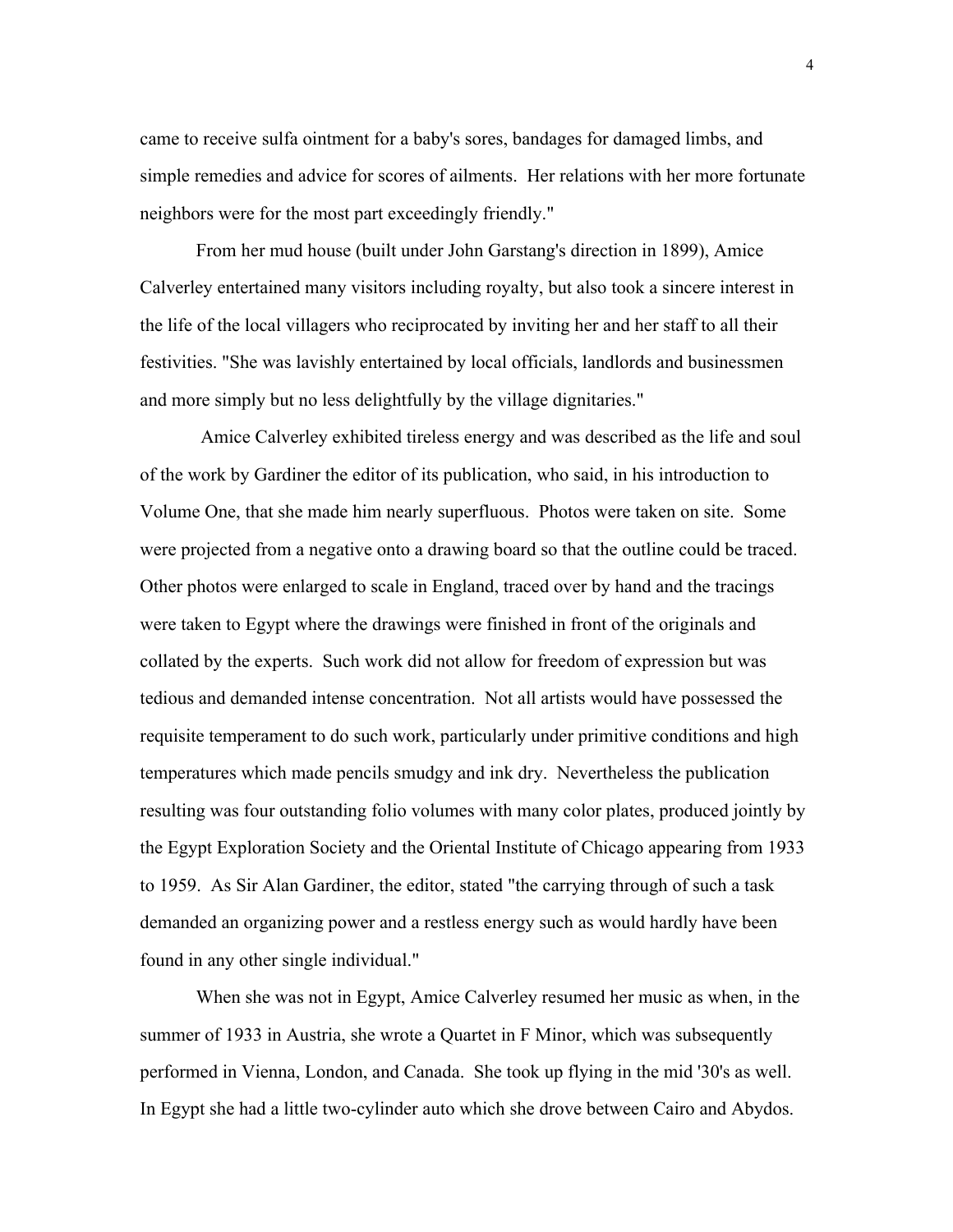At the end of the season it was packed on board the ship she took to Greece, for use throughout Europe. She eventually explored Rumania and other Balkan states, filming peasant life. In 1938 she made in Egypt a series of "exquisite color films showing folkdancing and funeral and fertility rituals." With the coming of the to Cairo to work with Freya Stark on propaganda for the British Embassy. Next Second World War in 1939 she became a driver for the Invalid Children's Aid Association, helping to evacuate children from England's cities. In 1941 the Ministry of Information sent her she was commissioned by the Royal Air Force: "After the inevitable service as A.C.W. and cadet, she was sent to Medmenham where, underground, she was put to figures, not drawing" as she had hoped. When off duty in London she was able to work on her unfinished drawings at the British Museum which had stored them in the dismantled Board Room. In 1944 she became a Civilian Relief worker with the UNRA in the Balkans.

America's Great Depression had put a stop to Rockefeller's support for Breasted's Oriental Institute, but immediately after World War II he again came to the aid of the Abydos Temple project with a further give of \$17,000, which enabled Calverley and her new assistant, Miss Collis, to return to Abydos to continue the recording of the temple's reliefs and inscriptions. Upon arrival there in 1947, they were greeted by an outbreak of cholera, so Calverley obtained vaccine from Chicago and got busy inoculating, not only her villagers, but some 750 British and Americans in Upper Egypt. Breasted had predicted that the publication of the temple, to be complete, would require eight folio volumes plus a series of smaller format books containing the texts of the inscriptions, but in the autumn of 1948 the work at Abydos could not resume. Partly this was due to the war between Egypt and the new state of Israel, which made for difficult relations with the British and discouraged their expeditions from coming to Egypt. Thus Calverley went instead to Crete to film peasant life, as she had done previously in Egypt, where, traveling sometimes on foot and sometimes in an ex-Canadian-army truck "she filmed village weavers, potters and brick makers, women grinding grain in their homes, old men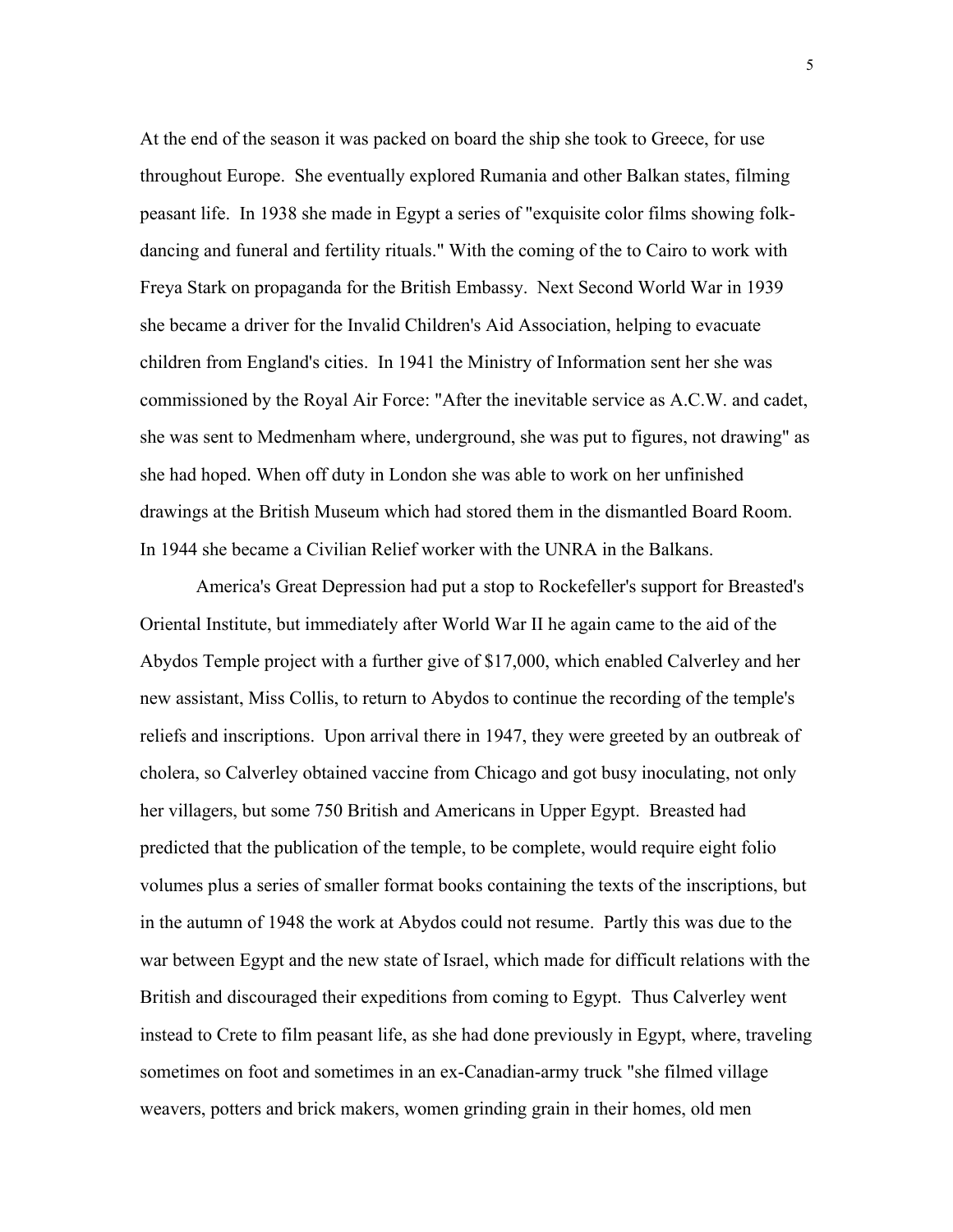spinning on the streets, fishermen casting their nets in the acacia bordered canals."

However, on Crete she also began a film documenting the war effort against the communists who held much of Greece at that time. Not only did she take films, but she nursed the wounded and afterward was given the badge of a Greek Commando, which she treasured. The suffering she witnessed in Greece made her a vigorous champion of Greek relief both in Europe and America, where she tried to raise funds for care of the Greek disabled war veterans. She even donated marrow from her breast-bone to a wounded 14-year old Greek.

 Her cousin later described Calverley as always "making the usual ruthless demands on her staying power." "Health and energy she expended recklessly, lavishing her resources on often thankless causes...her powers of deep affections and faithfulness, her absolute integrity, and almost overwhelming generosity will not be forgotten by those who knew her well."

After the War, Amice Calverley wrote in the introduction to Volume IV of the Abydos series: "It was indeed fortunate that all the material survived unharmed; both it and those who prepared it were usually within range of bombing action...when resumption again became possible the political situation in Egypt made things far from easy; in addition there was the anxiety of the cholera epidemic. It is with great relief and thankfulness that I have completed the present section of my task--to take up a further responsibility in the publication of Volume V made possible by the continued generosity of Mr. Rockefeller."

When she returned to Canada she bought and remodeled a lake-side estate in Oakville, that included several buildings. Her own home, in a converted coach house, became famous in Toronto music circles as *the* place for chamber music concerts. It was here, surrounded by her decorative collections from all her travels, that she worked on Volumes V and VI of the Abydos Temple publication, (still unpublished as of this writing) working up to a month before her sudden death on April 10, 1959. According to